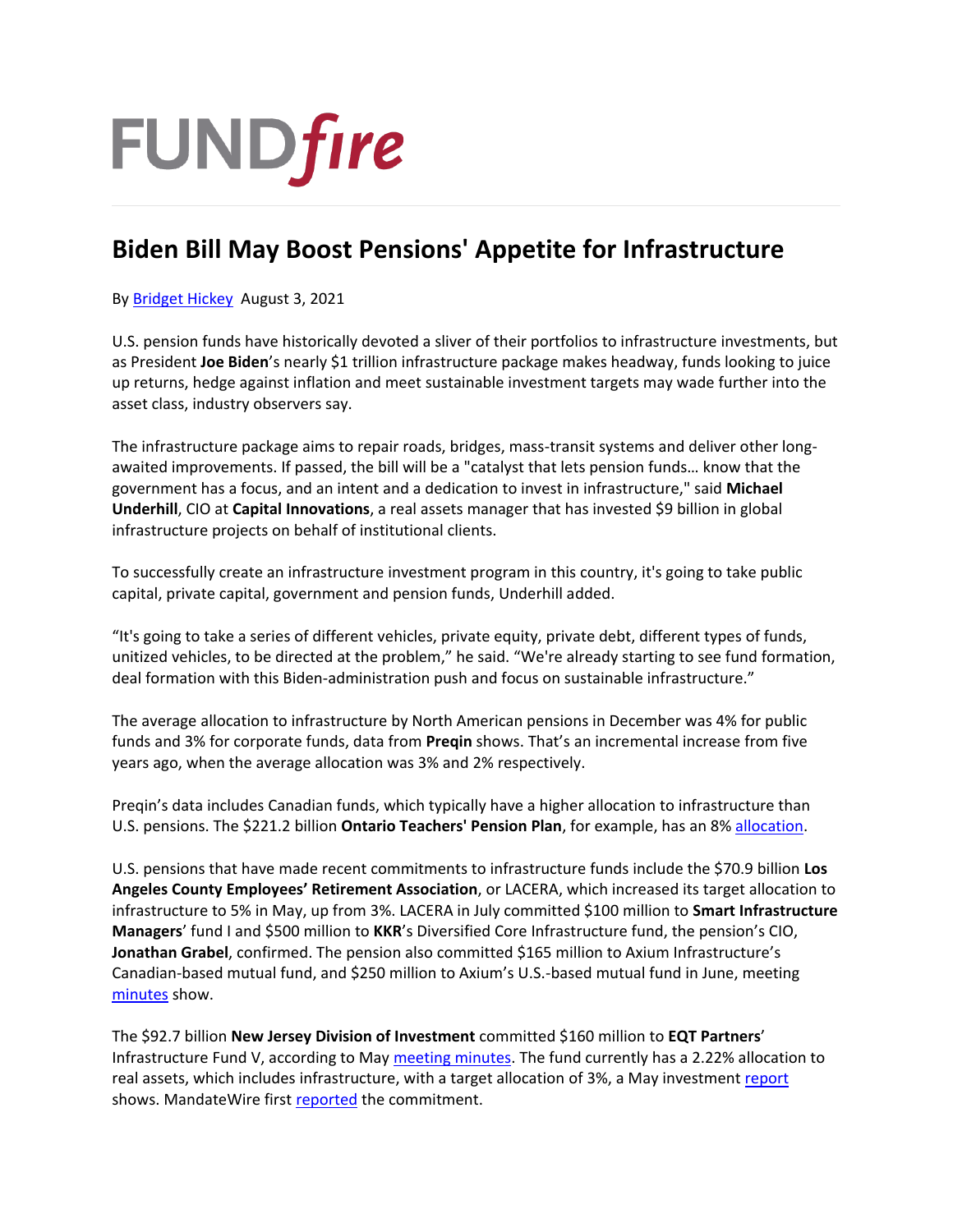Most U.S pensions are investing in the asset class through infrastructure funds, as opposed to direct investments or co-investments, said Underhill. He estimates that only 10 U.S. pensions currently have the in-house expertise in this asset class to make co-investments and direct investments, but he expects this to change in coming years.

"The Biden administration's actions to stimulate sustainable infrastructure investment will cause more pension funds in the United States to create co-investment programs, and potentially triple if not quadruple the number of pension funds [with the] capabilities to invest directly in sustainable infrastructure," he said.

An increased infrastructure allocation can play a "really big role" for pensions looking to commit to sustainable investing, said **Dave Lowery**, head of research insights at Preqin.

On the environmental side, pensions can use their infrastructure allocations to invest in renewable energy sources, such as onshore and offshore wind power, he said. On the social side, pensions might also look to invest in health care facilities or schools, through public-private-partnerships-style-deal structures, which are commonly used in Europe but have been less developed in the U.S.

"As we start to see the market evolve a little bit more, I think we'll start to see a huge amount of activity coming through," he says.

Some managers are encouraging U.S. pensions to consider boosting their commitment to the asset class to address risks around inflation.

"We think most plans could benefit from a greater allocation to real assets, and in particular, to infrastructure," said **Zach Buchwald**, head of the U.S. and Canada institutional business at **BlackRock**. "We think that's beneficial to expected returns. It reduces risks and it can also be an inflation hedge."

But some investment consultants are waving a red flag.

"There is an enormous illiquidity aspect to investing in infrastructure," said **Michael Rosen**, principal and CIO at **Angeles Investment Advisors**. "These typically are projects that are 10, even 20 years. And so to lock up your money, to give up liquidity for that period of time, in our judgment, requires a significant liquidity premium."

Further, returns tend to be "pretty modest" in the mid to high single digits, he added.

"The projects we've seen have very low expected returns relative to the enormous illiquidity that they entail," he said.

Infrastructure managers will argue that the asset class is low risk, Rosen said, but he believes some risks are under appreciated, such as the prospect of obsolescence. Revenue from infrastructure projects may be disrupted by technology or changing patterns of trade or consumer behavior. He pointed to toll roads, which saw an unexpected drop in revenue when traffic slowed during the pandemic.

"If you want to tie money up for 10 to 20 years, we just think investors need to demand a significant return premium, [and] that generally just doesn't exist in the infrastructure space," Rosen said.